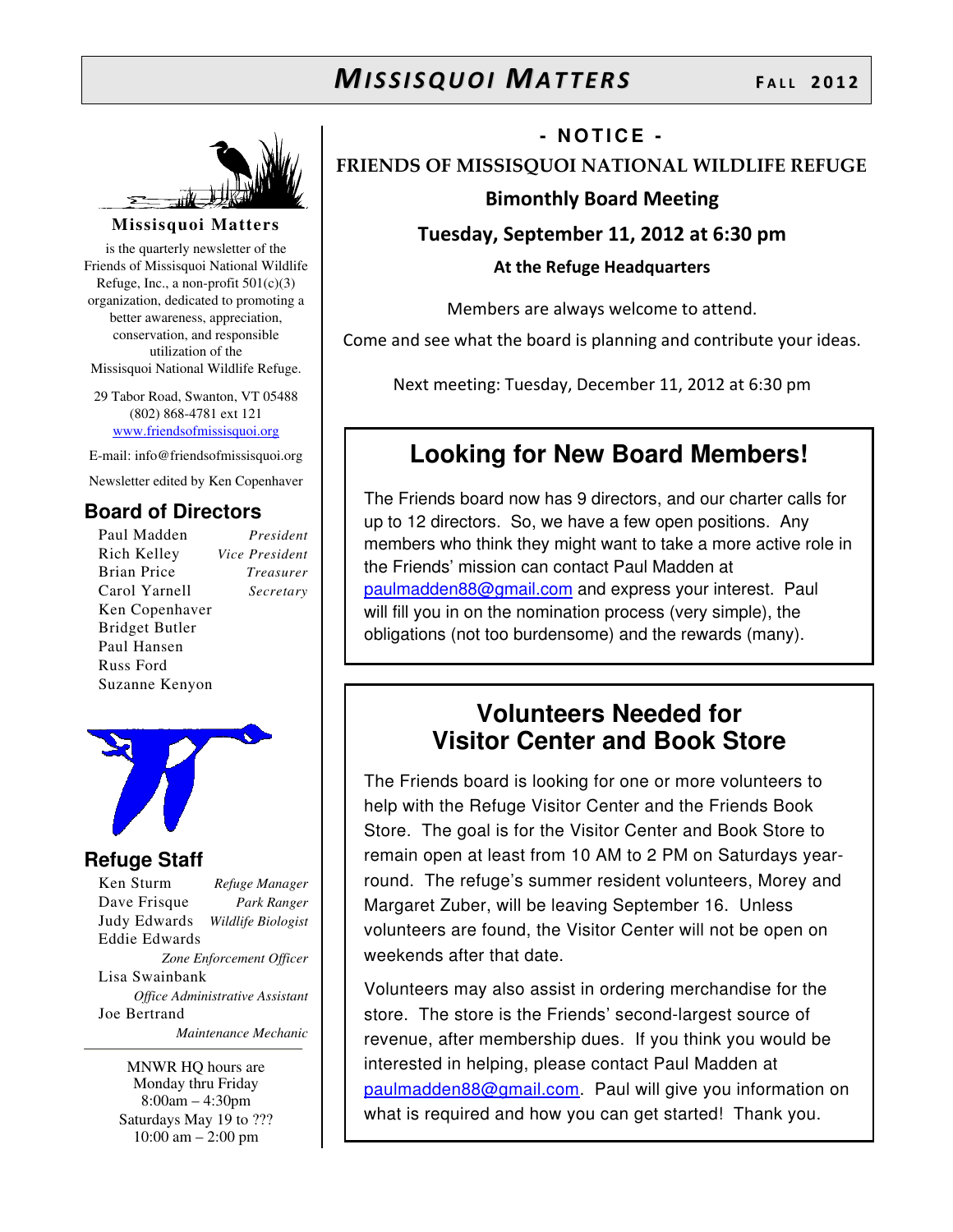# **Climate Change Concerns Most Refuge Visitors**

*Seventy-one percent of survey* 

*and habitat.* 

*respondents said climate change poses a serious threat to wildlife* 

*Reprinted from the July/August 2012 issue of Refuge Update, published by US Fish and Wildlife Service* 

Visitors to national wildlife refuges are concerned about the impact of climate change on America's fish, wildlife and plants—as well as the habitat that

supports them, according to a survey released in late May by the U.S. Fish and Wildlife Service.

The survey also shows strong support for efforts to help native species adapt to changing climate conditions, such as those

being implemented by the Service and its partners.

Seventy-one percent of the more than 10,000 visitors to national wildlife refuges who took part in the survey—designed and conducted by the U.S. Geological Survey in 2010 and 2011—believe that climate change poses a serious threat to wildlife and habitat. About 74 percent agree that addressing climate change effects on wildlife and wildlife habitats will benefit future generations.

More than half of the refuge visitors surveyed indicated a high level of interest and personal involvement in climate issues. More than twothirds (69 percent) agreed that addressing climate change impacts could "improve our quality of life." Nearly half of visitors surveyed (46 percent) expressed interest in learning from refuges what they could do to help address the effects of climate change on wildlife and habitat.

Economic considerations factored into visitors' assessments. More than two-thirds (71 percent) agreed that "it is important to consider the economic costs and benefits to local communities when addressing climate change effects on fish, wildlife and habitats."

"The results of this survey underscore the Service's responsibility to ensure that we use the best science to understand and anticipate the impacts of a changing climate in order to safeguard fish, wildlife and plants and the important benefits and services they provide," said Service Director Dan

> Ashe. "We recognize the serious threats that climate change and other environmental stressors pose to wildlife, and we're working with our partners to address these immense challenges using the latest science-driven

approaches."

The Service's work with conservation partners includes:

- Leading development of a National Fish, Wildlife and Plants Climate Adaptation Strategy to guide government-wide wildlife adaptation partnerships over the next 50 to 100 years.
- Developing an innovative carbon sequestration program in the Lower Mississippi Valley in partnership with The Conservation Fund, American Electric Power Company and Entergy Inc., that is also restoring native habitats to bolster populations of wildlife and migratory birds. The project has added more than 40,000 acres of habitat to the National Wildlife Refuge System and reforested more than 80,000 acres, sequestering 30 million metric tons of carbon over the project's 70-year lifetime.
- Helping create a network of locally driven, solution-oriented landscape conservation cooperatives that will allow federal, state and local partners to develop shared science capacity to inform conservation actions that help priority species and habitats withstand the impacts of climate change.

The survey is available at: http://pubs.usgs.gov/ds/685/DS685.pdf.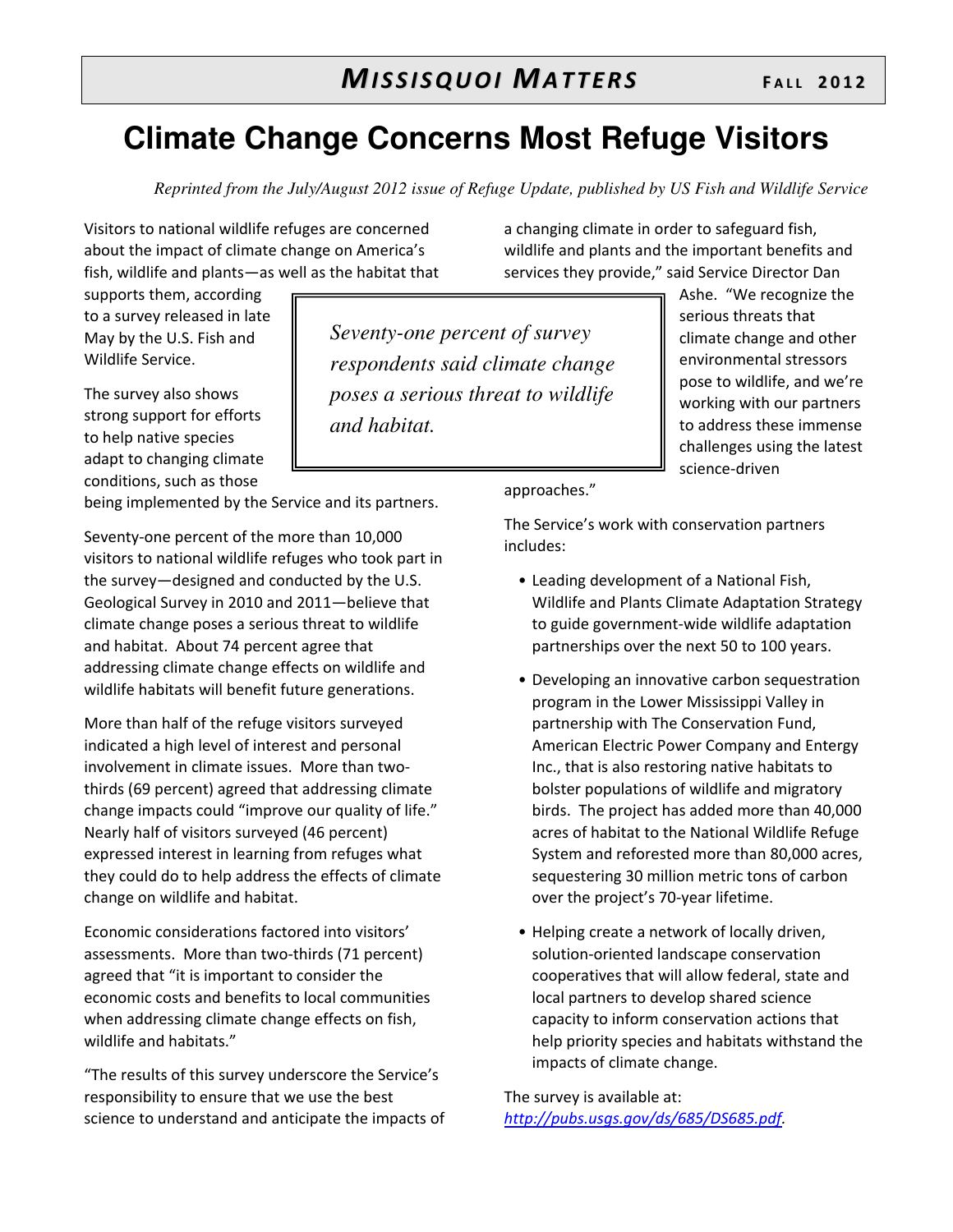

## Fall Activities Schedule at Missisquoi National Wildlife Refuge

29 Tabor Rd. Swanton, VT 05488

### All programs and tours are free, but registration is required where noted.

### Volunteer Recognition Dinner Friday, Sept. 21, 6:00 to 10:00 pm

A special dinner is being planned to recognize everyone who has volunteered at the refuge over the past two years. More information will be available as we get closer to this event.

### Refuge Open House Saturday, October 20

Mark your calendar now! More information will be available as we get closer to this event.

To check for any schedule changes or additions, visit the Friends website at www.friendsofmissisquoi.org and check the "Upcoming Events" section.

### Monthly Nature Walks 1

### $1<sup>st</sup>$  Saturday of each month, 9:00 am to 11:00 am

Join Friends of Missisquoi NWR board member Joe Belanger for nature walks on various refuge trails, held the first Saturday of each month. Registration is not required. The schedule for the next three months is:

- September 1: Jeep Trail. Meet at the Louie's Landing boat access area. We will drive in to the trail head at Mac's Bend.
	- October 6: Stephen Young Marsh Trail. Meet at the parking lot on Tabor Rd, about a mile past the refuge headquarters and across the road from the marsh.
- November 3: Maquam/Black Creek Trail. Meet at the parking lot located on Rte 78 approx. 2  $\frac{1}{2}$ miles west of Swanton.

### Monthly Bird Monitoring Walks 3 3<sup>rd</sup> Saturday of each month, 8:00 am to 10:00 am

Friends board members Bridget Butler and Ken Copenhaver lead bird monitoring walks year-round on various refuge trails on the third Saturday of each month. The purpose of the walks is to gather long-term data on the presence of birds, their abundance, and changes in populations. Observations will be entered into the Vermont eBird database where data is stored by the Cornell Lab of Ornithology and the National Audubon Society. These walks are appropriate for all levels of birders and provide a wonderful opportunity to learn about birds throughout the seasons. Registration is not required. After 30 months of walks we have recorded 120 species of birds. The schedule for the next three months is:

- September 15: Stephen Young Marsh Trail. Meet at the parking lot on Tabor Rd, about a mile past the refuge headquarters and across the road from the marsh.
	- October 20: Old Railroad Passage Trail. Meet at the parking lot on Tabor Rd, about a mile past the refuge headquarters and across from Stephen Young Marsh.
- November 17: Maquam/Black Creek Trail. Meet at the parking lot located on Rte 78 approx. 2  $\frac{1}{2}$ miles west of Swanton.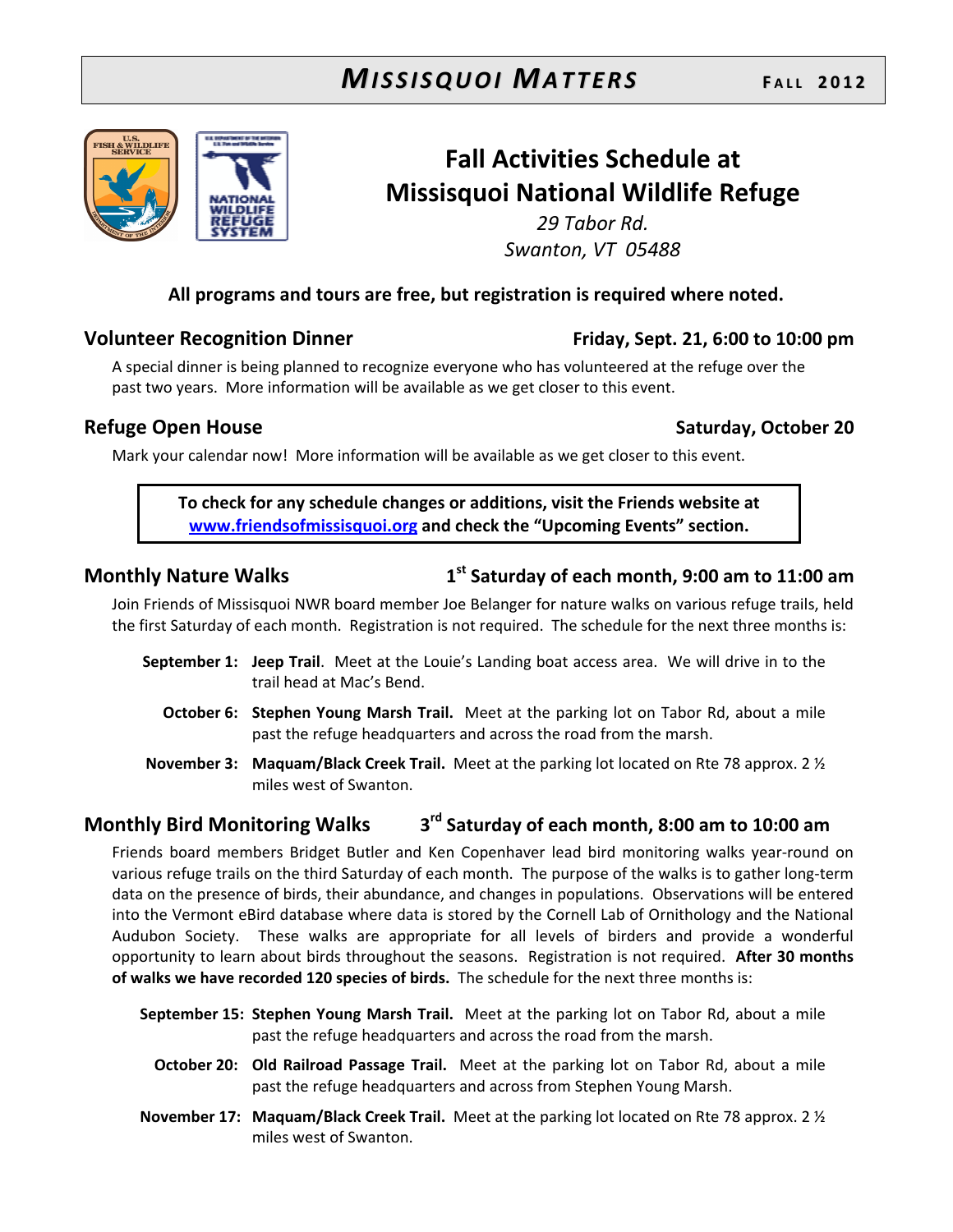## **The Importance of Missisquoi to Black Terns**

*Abstract, written by Judy Sefchick-Edwards, Refuge Biologist* 

Black terns are a species of concern in North America because of continent-wide population declines, particularly since the 1960s. Breeding bird surveys show black terns declined at an average rate of about two percent annually from 1966 to 2007. Currently, the species is listed as threatened or endangered in six states and is considered a species of conservation concern in 18 other states and Canadian provinces. In addition, the black tern is a U.S. Fish and Wildlife Service migratory bird of conservation concern in the northeastern United States, and a bird of conservation concern in Bird Conservation Region (BCR) 13, the Lower Great Lakes/St. Lawrence Plain.

In Vermont, the black tern is listed as Threatened, and is considered one of the state's high priority species of greatest conservation need. As a result, monitoring has been done since 1990 by the Vermont Department of Fish and Wildlife and the U.S. Fish and Wildlife Service to determine the number of breeding pairs state-wide. During this time, the black tern nesting population has remained low (average 81 breeding pairs; 44-157 range) but relatively stable.

The number of nesting locations that black terns use, however, has decreased. During the 1990s, black terns nested at 4 locations in Vermont: (1) in the west-central part of the state at Dead Creek, Addison County, (2) in the north-central part of the state at South Bay in Lake Memphremagog, Orleans County, and (3) in the northwestern part of the state at both Mud Creek and (4) Missisquoi National Wildlife Refuge (NWR), in Franklin County. Since 2004, however, the entire breeding population in Vermont has nested at Missisquoi NWR.

Because black tern nesting colonies at Missisquoi NWR are small and localized, they are extremely susceptible to both human-caused (disturbance, wave action from boats) and natural (flooding, predation) events. To help prevent these situations from occurring, the refuge staff uses various management techniques including: closing tern and other bird nesting areas to the public, maintaining a stable water level at Cranberry Pool impoundment during the nesting season, eradicating invasive aquatic plants that may degrade habitat, and monitoring black tern nesting pairs and habitat conditions annually.

If monitoring efforts in the future show a decline in the population of nesting black terns in Vermont, the VTDFW and the USFWS may need to adopt different strategies for their management, including: refining monitoring techniques to better detect population trends and determine the cause of changes, managing habitat for black terns based on current knowledge while conducting further research to identify limiting factors, or evaluating additional management techniques.

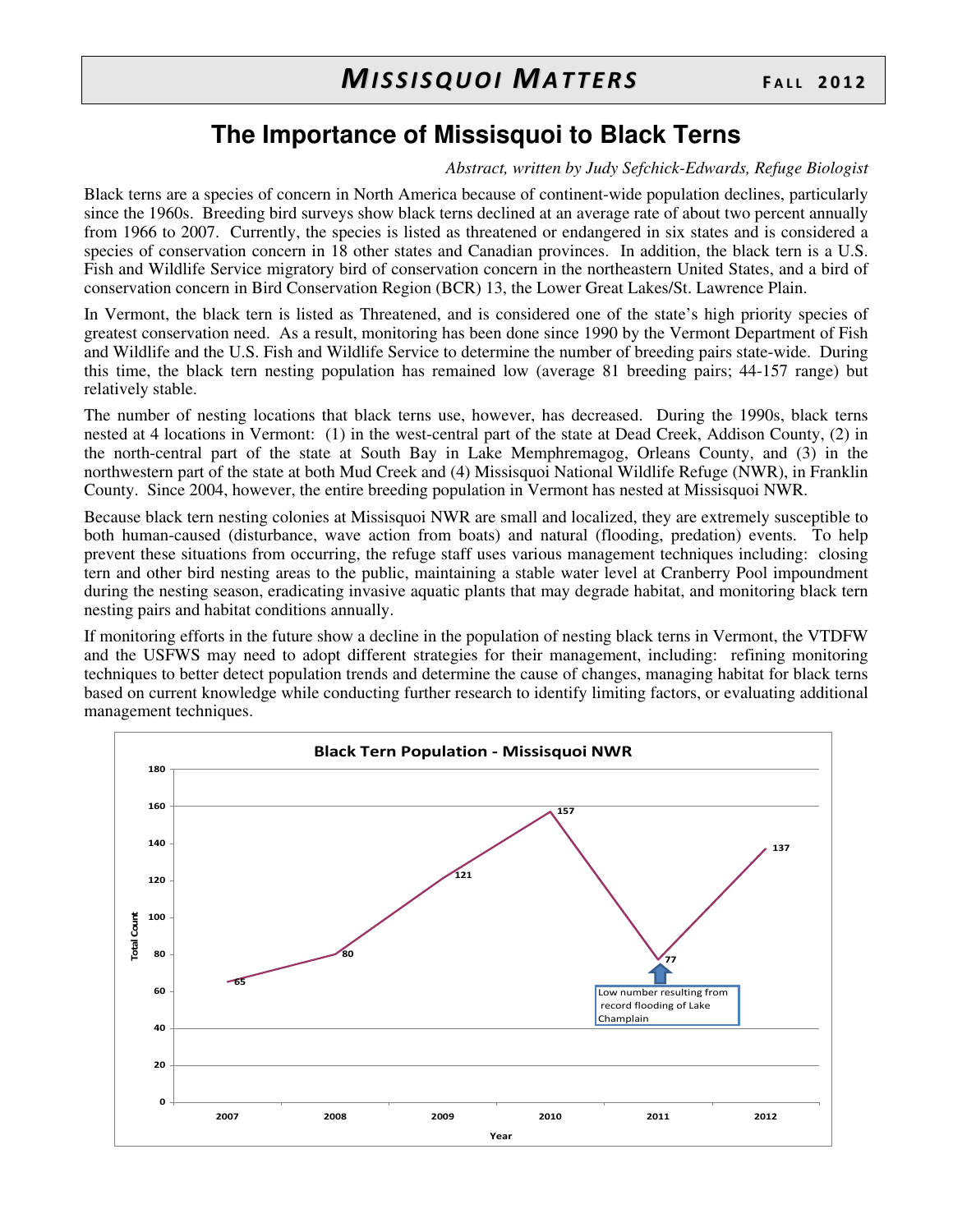### **Manager's Musings: Summer – Fall Update 2012**

It's been a busy summer at the refuge this year, and we still have many interesting work projects ahead of us before the snow flies. Working through a difficult budget year, we were not able to hire any seasonal help during the field season as we had in previous years. This kept our permanent staff more than busy with regular projects and a few new ones.

The regular wildlife surveys were all conducted by our Biologist Judy Sefchick-Edwards with occasional help from our Equipment Operator Joe Bertrand. With water levels relatively normal in the beginning of the season, access to much of the refuge for routine breeding surveys was good. However, as the summer progressed, water levels dropped exposing mudflats in many areas of the refuge. For Judy this made several follow-up surveys challenging such as assessing the breeding success of the refuge's black tern and osprey populations. Luckily the refuge has a low-draft work boat that can operate in very little water; it has proved indispensable for late-season biological surveys and work projects.

We were fortunate to have two wildlife biologists visit the refuge from the Ohio River Islands NWR (Patty Morrison and Craig Zievis) to conduct a required mussel survey on the Missisquoi River and to clear a site for a dredging project. The refuge's barge has been silted in from years of sediment deposition, exacerbated by two floods in 2011. The dredging will open the barge slip and once again allow use of the barge to move equipment and supplies across the river to the island portion of the refuge. Over the course of three days and aided by staff from the state and the USFWS Lake Champlain Fish and Wildlife Resources Office, a total of 808 native mussels were relocated to a safe location upstream from the barge slip. Included were 49 state threatened and endangered species that were tagged and relocated into a separate marked plot.

*by Ken Sturm, Refuge Manager, Missisquoi NWR* 

Other news in the biological world is that water chestnut has become a bit more aggressive in certain areas of the refuge, including the Cranberry Pool unit. Whether current low water levels, flooding in 2011, or the combination of the two are to blame, many more rosettes are being hand-pulled by refuge staff this summer than was expected. Stay tuned on the outcome as this control effort continues through the late summer and early fall months.

And speaking of invasive plants, the refuge has hired a recent graduate from the University of Vermont to help control woody invasive plants this summer and fall. Joe Acompora will begin on August 20th with the sole mission of killing as many European buckthorn and honeysuckle plants as he can for about one month. We hope to make some headway in areas around the refuge Visitor's Center as well as heavily infested areas along the Railroad Passage Trail and Steven Young Marsh tract.

The refuge has been busy managing our new Eagle Point Unit in cooperation with the Vermont Fish and Wildlife Department this summer. Highlights include funding an 8-person Student Conservation Association work crew with a visitor services grant to begin a trail system and construct a wetland overlook platform on the property. Thanks to the Friends of Missisquoi NWR we will also soon be installing an interpretive panel that describes grassland management along the newly-constructed trail. On August 10 the refuge joined with many partners including the Vermont Fish and Wildlife Department, Vermont Land Trust, and Student Conservation Association to formally dedicate the Eagle Point Unit to Michael Dunn who graciously donated the property to the federal government. Over 100 people attended the gathering.

Our Visitor Services manager Dave Frisque has kept the Visitor's Center and classroom bustling with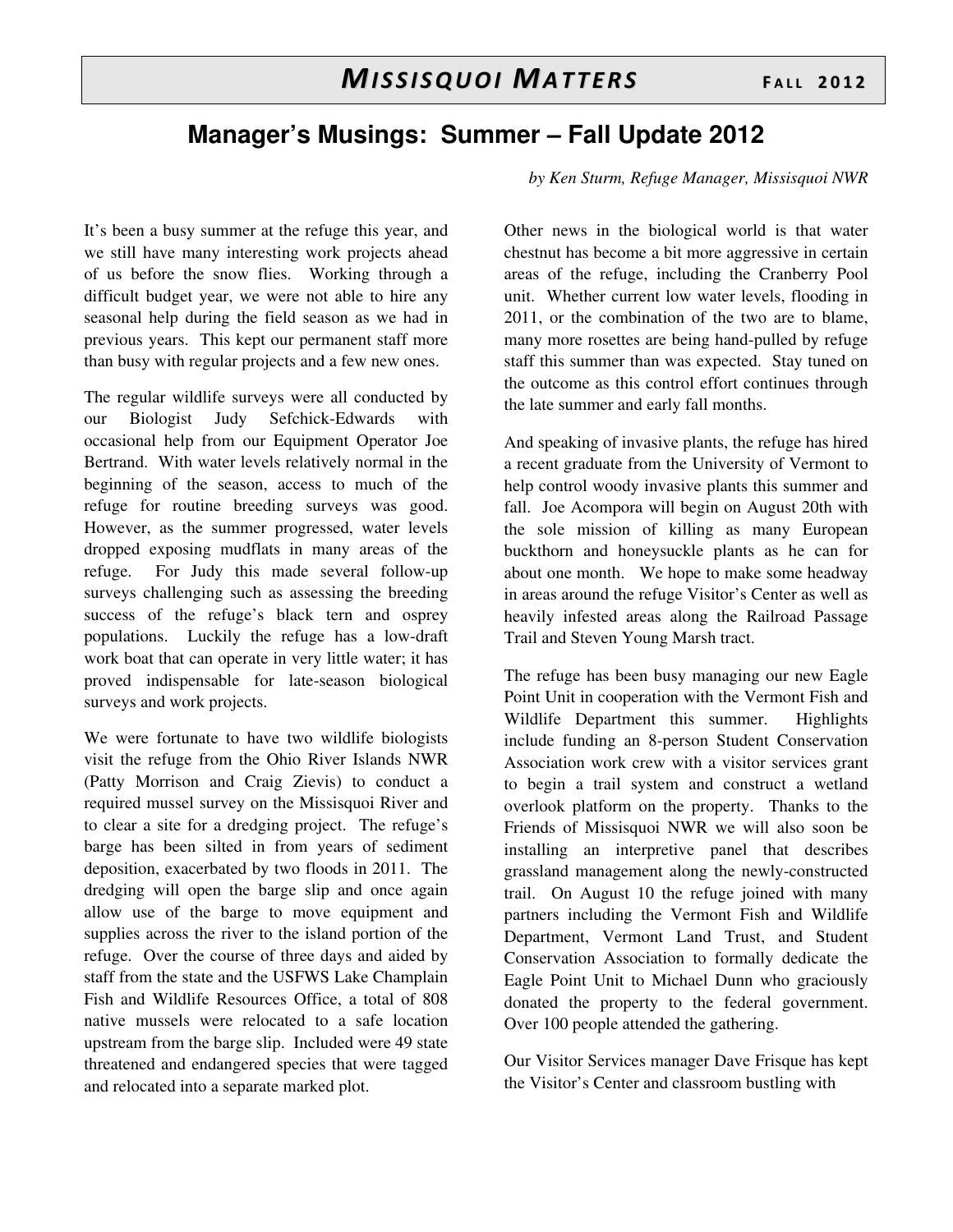activity. Many field trips from area schools and other special events were held this summer at the refuge. We especially thank our volunteers who donate time to provide the much needed support for the large groups that come to visit the refuge. We can't do it without you!

The annual refuge Kids Fishing Derby was a success again this year with over 85 kids attending with their parents. Although water was low in the Missisquoi River, many nice fish were caught, including several nice small- and largemouth bass. Again, supported by refuge volunteers and partners, this event is always popular with the public and it's rewarding to see the smiles on the faces of the kids and parents alike.

And speaking of fishing, the refuge was happy to host once again the Ditch Pickle Classic participants who sought out Lake Champlain's biggest bass for a catch and release fly fishing tournament. Now in its third year, an ever-growing group attended the event. Participants paid a registration fee which, in part, signs them up for a one-year membership to the Friends of Missisquoi NWR. Thanks to all who helped make this event a success again, and we look forward to hosting the Ditch Pickler's in future years!

This will be the 36th year for the annual Junior Waterfowl Training day, which is being planned as I write this. The event is aimed at educating kids about all aspects of waterfowl hunting. Participants learn waterfowl identification, hunter ethics, gun safety, decoy layout, and shot gun patterning techniques. At the end of the day kids and their parents/mentors are drawn for special youth hunting blinds on the refuge to take what they learn to the field. This is truly a special event and I encourage those of you interested in volunteering or participating to call the refuge and discuss the oppurtunities.

Summer was busy and time seemed to fly by. Seems like only yesterday that we were hosting the annual International Migratory Bird Day event, and now I find our staff gearing up for our fall waterfowl banding program. As you visit the refuge over the next few months, pay attention to the subtle changes happening to our wildlife and habitats – blooming and seeding stands of wild rice, flocks of ducks and geese appearing overhead, refuge grasslands being hayed, and the change of leaf color from vibrant green to shades of red, orange, yellow and brown. Fall is coming and I hope everyone takes some time to visit the refuge and take note of these seasonal changes that make living in Vermont so special.

| <b>Store Order Form</b>                                                                                                                                                                                                        |
|--------------------------------------------------------------------------------------------------------------------------------------------------------------------------------------------------------------------------------|
| To order by phone, call 802-868-4781. To order by mail, fill out this order form and send to:<br>The Friends' Store MNWR, 29 Tabor Rd, Swanton, VT 05488<br>Please add \$6.00 shipping and handling.                           |
| Name                                                                                                                                                                                                                           |
| Address                                                                                                                                                                                                                        |
| <b>Phone</b><br>Email                                                                                                                                                                                                          |
| Please send me: ___ Waterfowl of Eastern North America (\$19.95)                                                                                                                                                               |
| National Audubon Society Pocket Guide to NA Waterfowl (\$10.95)                                                                                                                                                                |
| The Calls of Ducks and Geese (\$19.95)                                                                                                                                                                                         |
| Payment: Enclose check or money order, or fill in Credit Card information.                                                                                                                                                     |
| Type of card: MasterCard Visa                                                                                                                                                                                                  |
|                                                                                                                                                                                                                                |
| Signature Signature Signature Signature Signature Signature Signature Signature Signature Signature Signature Signature Signature Signature Signature Signature Signature Signature Signature Signature Signature Signature Si |
| $(500 \text{ strans} \cdot 200 \text{ sr} \cdot 200)$                                                                                                                                                                          |

(See store ad on next page)